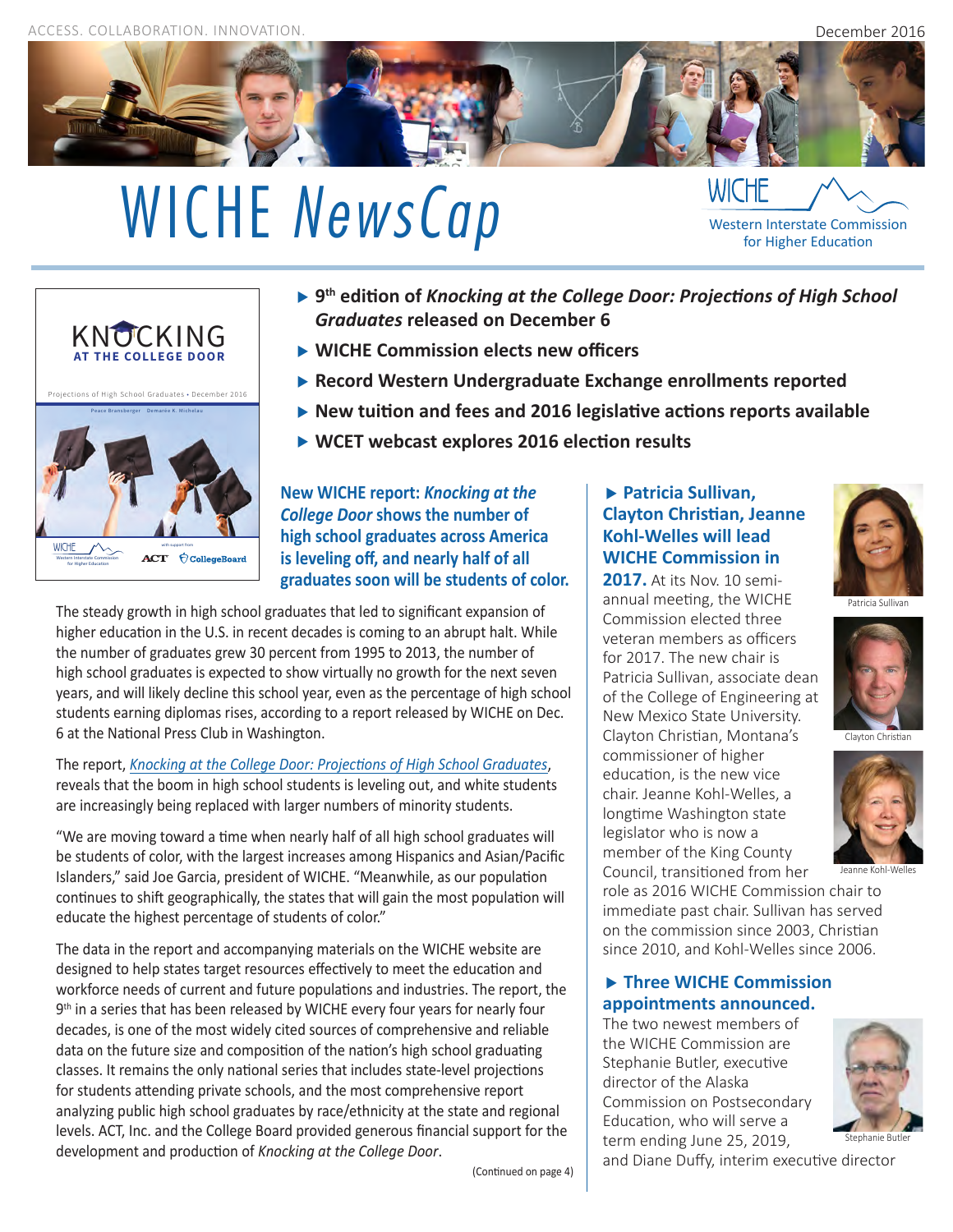of the Colorado Department of Higher Education, who will serve until March 28, 2018. Recently reappointed to a four-year term as a WICHE Commissioner was Carol Mon Lee, an attorney and retired associate dean of the University of Hawai'i Richardson School of Law.



#### Carol Mon Lee

# **WICHE's Joe Garcia challenges community college leaders to focus on "serving – not just**

**enrolling - students."** The nation's community colleges have a unique and vital role to play in preparing an increasingly diverse student population for work, citizenship, and lifelong learning in a changing world. That was the key message of WICHE President Joe Garcia's address at the opening session of the American Association of Community College Trustees' 2016 Leadership Congress, held Oct. 5 in New Orleans.

Minority and first-generation students are enrolling in community colleges in record numbers, but far too many leave without earning a credential, Garcia said. "These students come to us with hopes and dreams and plans, and it is our obligation to steward, protect, and advance" their aspirations, he said. Garcia spoke of his own journey – from taking night classes at a community college in Virginia, to earning a law degree at Harvard, and going on to be a community college and university president and Colorado's lieutenant governor before taking the helm at WICHE in 2016. [To watch his address,](https://vimeo.com/187222124)  [click here](https://vimeo.com/187222124).

#### ▶ Bill & Melinda Gates Foundation boosts **support for the Interstate Passport initiative**.

The Interstate Passport℠, a groundbreaking effort to help students transfer across state lines without losing credit for what they learn in lower-division courses, has



Study > Transfer > Succeed

received a supplemental grant of \$750,000 from the Bill & Melinda Gates Foundation for implementation and expansion activities over the next two years.

The Passport is aimed at improving graduation rates, shortening time to degree, and saving students money. It is undergirded by a framework of learning outcomes and proficiency criteria – in nine knowledge and skill areas – developed collaboratively by a network of twoand four-year institutions in seven Western states, led by WICHE and supported by Lumina Foundation and the Gates Foundation. Also supporting the scaling-up and enhancement of the Passport is a \$2.99 million First in the World grant, awarded to WICHE by the U.S. Department of Education 15 months ago.

The Interstate Passport website offers a wide array of information on the history, development, and key components of the initiative, in formats ranging from FAQs to policy briefs to webinars. And check out the new Passport Blog, featuring weekly posts on research, opinion pieces, and ideas for improving student transfer in higher education.

## **More than 38,000 students benefiting from WICHE's tuition-reciprocity agreement in**

2016-17. The Western Undergraduate Exchange (WUE) gives students from WICHE states the opportunity to enroll in participating two- and four-year public institutions and pay 150 percent of



resident tuition instead of full nonresident tuition. In the current academic year, 38,300 students enrolled at 159 participating WUE institutions, saving an estimated \$341.5 million in tuition costs. California and Washington are the biggest users of the program, sending some 17,500 and 3,470 students, respectively, to participating WUE institutions across the West. Arizona and Nevada institutions enrolled the most WUE students this year.

WUE, which was established in 1988, is the largest program of its kind in the nation. Students and parents are grateful for the savings it provides, and institutions benefit by filling under-enrolled programs, diversifying their student body, and attracting the best and brightest to their campus. [Click here for a full list of institutions](http://www.wiche.edu/wue)  [that participate in WUE.](http://www.wiche.edu/wue)

#### **Check out WCET's webcast on the impact of the 2016 election results on higher education.**

A new webcast, ["What the Election Results Mean for](http://wcet.wiche.edu/events/webcasts/Election-Results-Higher-Ed)  [Higher Education,"](http://wcet.wiche.edu/events/webcasts/Election-Results-Higher-Ed) features panelists Jarret Cummings, director of policy and external relations for Educause; Van Davis, Blackboard's associate vice president, higher education policy; Leah Matthews, executive director of the Distance Education Accrediting Commission; and Russ Poulin, WCET's director of policy and analysis.

#### ▶ Two new WICHE reports focus on higher**education affordability, access, and financing**

**in Western states.** WICHE's 2016 update of "Tuition and Fees in Public Higher Education in the West" is now available as a report and detailed data tables. The update shows modest increases in published tuition and mandatory fees for in-state/in-district undergraduates in the West between the 2015-16 and 2016-17 academic years – 1.6 percent at public four-



year institutions and 2.9 percent at public two-year institutions. The WICHE states' average published tuition and fees was 7 percent less than the national average for public four-year institutions, and 1 percent less than the national average for public two-year institutions.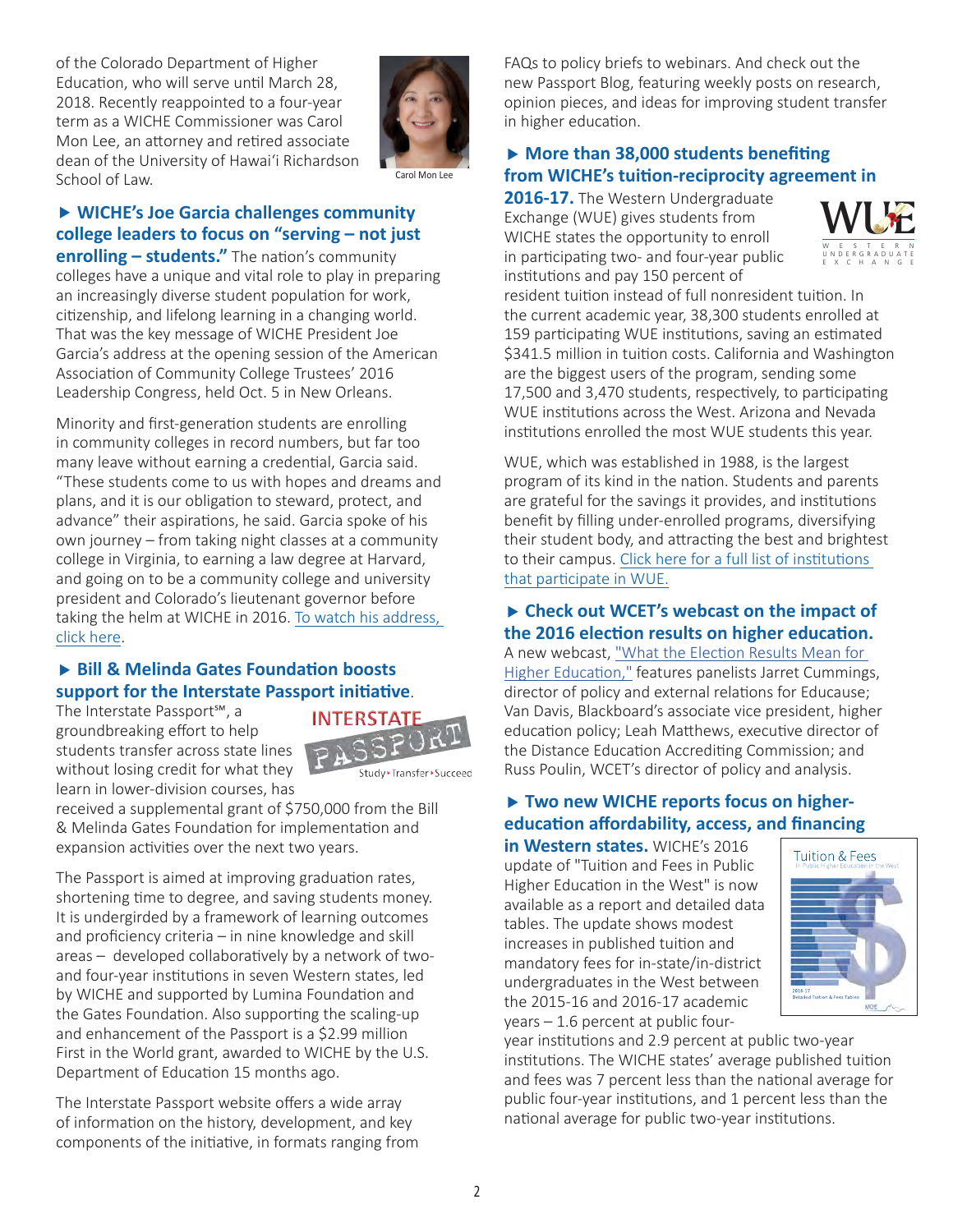WICHE also recently released ["A](http://www.wiche.edu/pub/tale-two-economies-2016-higher-education-legislative-activity-west)  [Tale of Two Economies: 2016 Higher](http://www.wiche.edu/pub/tale-two-economies-2016-higher-education-legislative-activity-west)  [Education Activity in the West,"](http://www.wiche.edu/pub/tale-two-economies-2016-higher-education-legislative-activity-west)

a six-page policy brief recapping legislative actions in 2016 on a number of fronts. The brief discusses how varying state economic conditions affected higher education spending as well as common themes, including a focus on affordability



and accelerated learning options, continued support of military-connected students, investment in evidencebased student success initiatives, proposed solutions for addressing teacher shortages, and issues to watch in the region.

#### **WICHE's annual report for FY 2016 now**

**available.** [WICHE's 2016 Annual](http://wiche.edu/pub/wiche-2016-Annual-Report) 

[Report](http://wiche.edu/pub/wiche-2016-Annual-Report) recaps the organization's work during fiscal year 2016 to expand access to higher education, foster student success, create and sustain institutional and state collaborations and innovations, and promote sound public policy. It includes a message from new WICHE President Joe Garcia on the organization's commitment



to working collaboratively to develop regional solutions to regional challenges, and elevating public higher education as a state investment priority

#### **WICHE-ASHE report sheds light on improving communication between researchers and higher education policymakers**.

A [new policy brief from WICHE and](http://www.wiche.edu/pub/translating-research-into-policy)  [the Association for the Study of](http://www.wiche.edu/pub/translating-research-into-policy)  [Higher Education](http://www.wiche.edu/pub/translating-research-into-policy) is a must-read for those interested in closing the gap between findings from academic research and effective policymaking. The brief examines why research is not currently more influential in policymaking; how those in the



academy can develop a cross-sector, state-level research agenda that is more likely to affect policy change; and what policy areas are well suited for collaboration between policymakers and researchers to increase equity and inclusion within postsecondary education. It concludes with four action steps can be taken to improve the links between educational research and policy.

### **Check out photos, awards, and highlights from WCET's 28th Annual Meeting.** The

[WCET Frontiers](https://wcetfrontiers.org/2016/10/20/wcet16/) blog features a useful roundup of activities at the annual meeting, held in October in Minneapolis. The meeting featured a keynote address from Jaime Casap, chief



education evangelist at Google, and sessions on a variety of topics, including emerging technology, accessibility, alternative credentials, and more. Several awards were given out at the meeting, including the Sally M. Johnstone, Richard Jonsen, and WCET Outstanding Work (WOW) awards.

### ▶ Save the date for the 2017 WCET Leadership

**Summit.** Planning is underway for the 2017 WCET Leadership Summit, slated for June 14-15 in Salt Lake City, UT. The summits bring together education leaders and practitioners from forward-thinking institutions and enterprises that are



actively pursuing answers to the big questions in higher education. [Click here to join the interest list](http://wcet.wiche.edu/events/summits).

#### **New WCET award to honor leadership in creating digitally inclusive communities.**

Nominations will be accepted through April 30 for the [Digital Inclusion Award](http://wcet.wiche.edu/initiatives/wcet-awards/digital-inclusion), created by WCET and GlobalMindED to recognize individuals, organizations, or programs working to promote access, equity, and opportunity in the digital realm, particularly among underserved populations. WICHE President Joe Garcia participated in a panel discussion on digital inclusion at WCET's 28th Annual Meeting. [Watch the recorded](http://events7.mediasite.com/Mediasite/Play/9cacc2ea62324a90a37976abc83cbf2b1d?catalog=0ab42012-dfa9-4d7f-b597-3ffeafeff513)  [session](http://events7.mediasite.com/Mediasite/Play/9cacc2ea62324a90a37976abc83cbf2b1d?catalog=0ab42012-dfa9-4d7f-b597-3ffeafeff513).

# **In Colorado, a statewide symposium showcases new ideas and promising practices**

**for serving adult learners**. "Mining the Value in Adult Education" was the theme of a recent daylong symposium in Denver that was attended by more than 200 individuals from across the state who are involved in serving adult learners. The program, which you can view by Googling the Colorado Adult Learning Symposium, included a keynote presentation from Lumina Foundation's Haley Glover and a variety of sessions highlighting local projects and services. WICHE served on the leadership committee for the symposium.